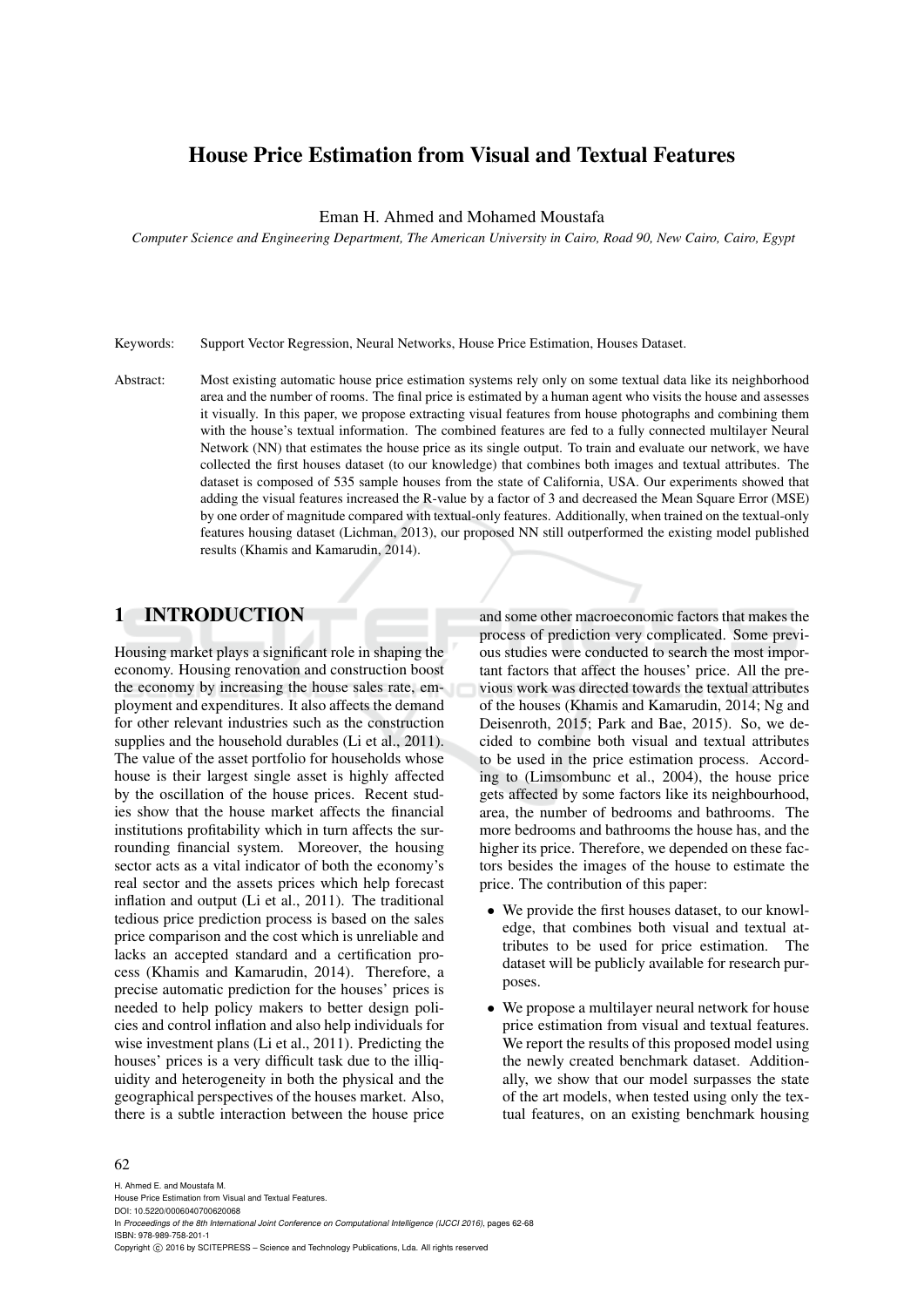dataset (Lichman, 2013). Our model also outperforms Support Vector Regression machine (SVR) when trained and tested on our dataset.

The remaining of this paper is organized as follows: we start by reviewing related work, followed by a description of our newly created dataset. We then present our proposed baseline NN model. The experimental results section demonstrates the accuracy of our proposed model. Finally, we close with some concluding remarks.

# 2 RELATED WORK

During the last decade, some work has been done to automate the real estate price evaluation process. The successes were in emphasizing the attributes of the property such as the property site, property quality, environment and location. Comparing different methods, we found that the previous approaches can be classified into two main categories: Data disaggregation based models and Data aggregation based models. The Data disaggregation based models try to predict the house's price with respect to each attribute alone like the Hedonic Price Theory. However, The Data aggregation models depend on all the house's attributes to estimate its price such as the Neural Network and regression models. As an example of the Data disaggregation models, the Hedonic Price Theory where the price of the real estate is a function of its attributes. The attributes associated with the real estate define a set of implicit prices. The marginal implicit values of the attributes are obtained by differentiating the hedonic price function with respect to each attribute (Limsombunc et al., 2004). The problem with this method is that it does not consider the differences between different properties in the same geographical area. That's why it is considered unrealistic. Flitcher et al in (Fletcher et al., 2000) tried to explore the best way to estimate the property price comparing the results of aggregation and disaggregation of data. They found that the results of aggregation are more accurate. They also found that the hedonic price of some coefficients for some attributes are not stable, as they change according to location, age and property type. Therefore, they realized that the Hedonic analysis can be effective while analysing these changes but not for estimating the price based on each attribute alone. Additionally, they discovered that the geographical location of the property plays an important role in influencing the price of the property. For the Data aggregation model, Neural Network is the most common model. Bin Khamis in (Khamis and Kamarudin, 2014) compared the performance of

the Neural Network against the Multiple-Linear Regression (MLR). NN achieved a higher *R* <sup>2</sup> value and a lower *MSE* than the MLR. Comparing the results of the Hedonic model versus the neural network model, the neural network outperforms the Hedonic model by achieving a higher  $R^2$  value by 45.348% and a lower *MSE* by 48.8441%. The lack of information in the Hedonic model may be the cause of the poor performance. However, there are some limitations in the Neural Network Model, as the estimated price is not the actual price but it is close to the real one. This is because of the difficulty in obtaining the real data from the market. Also, the time effect plays an important role in the estimation process which Neural Networks cannot handle automatically. This implies that the property price is affected by many other economic factors that are hard to be included in the estimation process. In this paper, we want to investigate the impact of aggregating visual features with textual attributes on the estimation process. Two estimation models will be examined: the SVR and the NN.

# 3 DATASET DESCRIPTION

The collected dataset is composed of 535 sample houses from California State in the United State. Each house is represented by both visual and textual data. The visual data is a set of 4 images for the frontal image of the house, the bedroom, the kitchen and the bathroom as shown in figure 1. The textual data represent the physical attributes of the house such as the number of bedrooms, the number of bathrooms, the area of the house and the zip code for the place where the house is located. This dataset was collected and annotated manually from publicly available information on websites that sell houses. There are no repeated data nor missing ones. The house price in the dataset ranges from \$22,000 to \$5,858,000. Table 1 contains some statistical details about our dataset. This dataset is publicly available for further research on (H.Ahmed, 2016).



Figure 1: Sample house from (realtor.com, 2016), where it is represented by 4 images for the frontal side, the kitchen, the bedroom and the bathroom.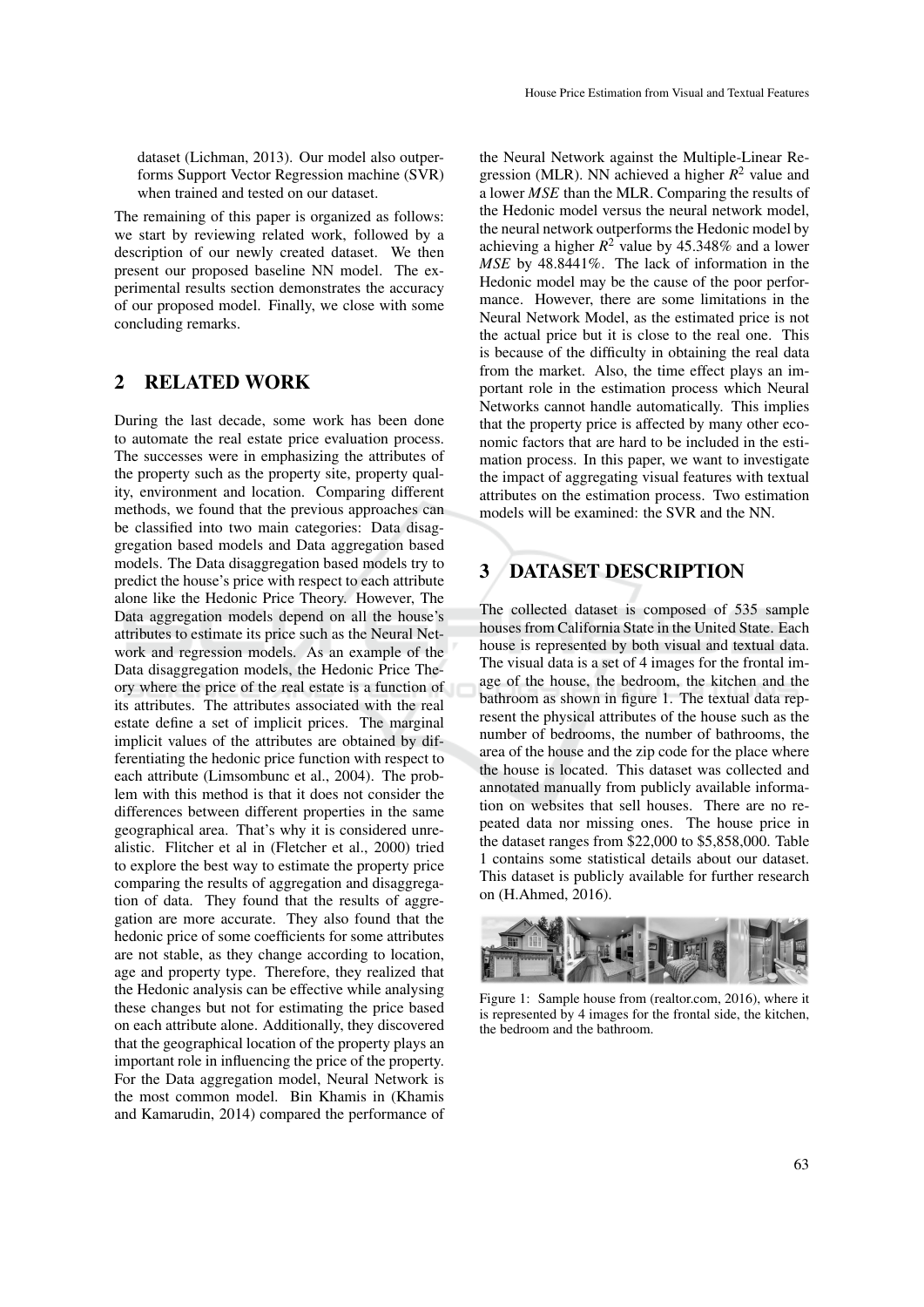| Detail      | Average   | Minimum  | Maximum     |
|-------------|-----------|----------|-------------|
| House price |           |          |             |
| (USD)       | \$589,360 | \$22,000 | \$5,858,000 |
| House area  |           |          |             |
| (sq. ft.)   | 2364.9    | 701      | 9583        |
| Number of   |           |          |             |
| bedrooms    | 3.38      |          | 10          |
| Number of   |           |          |             |
| bathrooms   | 2.67      |          |             |
| Images      |           |          |             |
| resolution  | 801x560   | 250x187  | 1484x1484   |

Table 1: Some details about our benchmark houses dataset.

# 4 PROPOSED BASELINE **SYSTEM**

The main aim of our research is to test the impact of including visual features of houses to be used for the houses' prices estimation. Also, we tried to find the relationship between the number visual features and the accuracy of the estimation using Support Vector Regression and Neural Networks Model. As shown in figure 2, our system has different processing stages, each of them is represented by a module block. The first module in our system is image processing where the histogram equalization technique (Kapoor and Arora, 2015) is used to increase the global contrast of the dataset images. This technique resulted in better distribution of the color intensity among all the images and allowed the areas of lower local contrast to gain high contrast by effectively spreading out the most frequent intensity values. After that, the Speeded Up Robust Features (SURF) extractor (Bay et al., 2008) is used for to extract the visual features from the images. SURF uses an integer approximation of the determinant of Hessian blob detector, which can be computed with 3 integer operations using a precomputed integral image. Its feature descriptor is based on the sum of the Haar wavelet response around the point of interest. These can also be computed with the aid of the integral image (Bay et al., 2008). In this step, the strongest *n* features were extracted from each image of the house, then these features were concatenated together in a vector format along with the textual attributes of the same house in a specific order to represent the total features of this house. Figure 3 is an example for the extracted SURF features from the 4 images of a house in the dataset. The extracted features emphasize corners, sharp transitions and edges. It was found visually that these features mark interest points in the images as shown in the frontal image of the house, where the windows were selected as important features. The value for

the extracted features *n* varied from one experiment to another as will be explained in section 5. SURF feature extractor produced better results compared to the Scale Invariant Feature Transform (SIFT) extractor (Lowe, 2004) and it was also faster therefore, it was used in all of our experiments. In the last module, the aggregated features are passed to one of the estimation modules: either the SVR or the NN after normalization. Normalization is a preprocessing technique where data is scaled between the range of 0 and 1. The formula used for normalization is:

$$
z_i = \frac{x_i - \min(x)}{\max(x) - \min(x)} \tag{1}
$$

Where  $x = (x_1, ..., x_n)$  and  $z_i$  is the *i*<sup>th</sup> normalized data point.

| Image processing<br>and SURF feature<br>extraction | Combining<br>visual and<br>textual features | Normalization | <b>Estimation model</b><br>"SVR or NN" |
|----------------------------------------------------|---------------------------------------------|---------------|----------------------------------------|
|                                                    |                                             |               |                                        |

Figure 2: Proposed system processing pipeline.

Each estimation model has its own architecture and parameters.



Figure 3: Example for the extracted SURF features from the dataset.

## 4.1 Support Vector Regression (SVR)

Support Vector Machines are Machine Learning approaches for solving multi-dimensional function estimation and regression problems. SVMs are derived from the statistical learning theory and they are based on the principle of optimal separation of classes. SVMs use high dimensional feature space to learn and yield prediction functions that are expanded on a subset of support vectors (Basak et al., 2007). There are two main categories for the SVMs: Support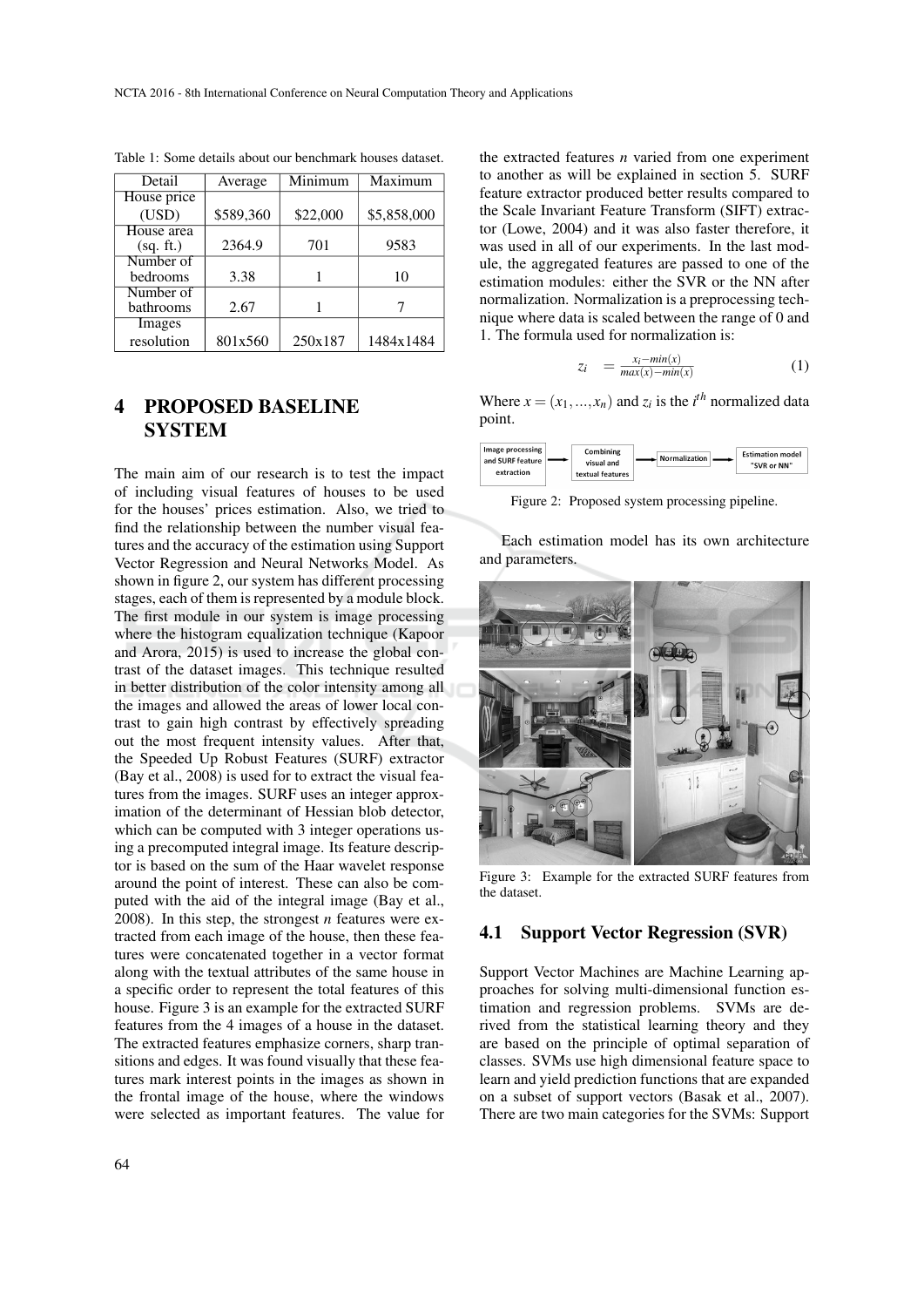Vector Classification (SVC) and Support Vector Regression (SVR). In SVCs, the SVMs try to separate the classes with the minimum generalization error if the classes are separable. If the classes are not seperable, SVMs try to get the hyperplane that maximizes the margin and reduces the misclassification error. In SVRs, Vapnik in (Sain, 1996) introduced an alternative intensive loss function  $\varepsilon$  that allows the margin to be used for regression. The main goal of the SVR is to find a function  $f(x)$  that has at most  $\varepsilon$  deviation from the actually obtained targets for all the training data and at the same time as flat as possible. In other words, the error of the training data has to be less than  $ε$  that is why the SVR depends only on a subset of the training data because the cost function ignores any training data that is close or within ε to the model prediction (Deswal and Pal, 2015; Basak et al., 2007). A deep explanation of the underlying mathematics of the SVR is given in (Basak et al., 2007). It also points out that the SVR requires a careful selection of the kernel function type and the regularization parameter (C). The kernel function can efficiently perform nonlinear regression by implicitly mapping the inputs into a higher dimensional feature space to make it possible to perform linear regression. The (C) parameter determines the trade-off between the flatness of the function and the amount by which the deviations to the error more than ε can be tolerated (Deswal and Pal, 2015). In our experiments, the *Histogram Intersection Kernel* was chosen as the kernel type and the optimal value for the parameter (C) was obtained after several experiments on the dataset to obtain the best result. Histogram Intersection is a technique proposed in (Swain and Ballard, 1991) for color indexing with application to object recognition and it was proven in (Barla et al., 2003) that it can be used as a kernel for the SVM as an effective representation of color-based recognition systems that are stable to occlusion and to change of view.

The metrics for evaluating the performance of the SVR are the *coefficient of determination* (*R* 2 ) and *the Mean Squared Error* (*MSE*).

### 4.2 Neural Networks (NNs)

Neural Networks are artificial intelligence models that are designed to replicate the human brain. NNs typically consist of layers as shown in figure 4 .These layers are formed by interconnected processing units called neurons where the input information is processed. Each neuron in a layer is connected to the neurons in the next layer via a weighted connection. This weighted connection  $W_{ij}$  is an indication of the strength between node *i* where it is coming from

and node *j* where it is going. A three layer NN is shown in figure 4. The structure of the NN is an input layer, one or more hidden layers and an output layer. Hidden layers can be called as feature detectors because the activity pattern in the hidden layer is an encoding of what the network thinks are the significant features of the inputs. When combining the hidden layers features together, the output unit can perform more complex classification/regression tasks and solve non-linear problems. NNs that have one or more hidden layers are used for solving non-linear problems. The architecture of the NN depends on the complexity of the problem.



Figure 4: General structure of the Neural Network where it consists of 3 layers: the input layer, one hidden layer of 4 neurons and the output layer.

Each neuron performs a dot product between the inputs and the weights and then it applies an activation function. There are many different types of activation functions. The most common activation function that is also used in our experiments is the sigmoid activation function  $f(x) = \frac{1}{1+e^{-x}}$ . The advantage of this function is that it is easy to differentiate which dramatically reduces the computation burden in the training. Both the inputs and the outputs of the sigmoid function are in the range between 0 and 1 that is why we had to normalize the data before starting the NN. Our NN was trained using Levenberg–Marquardt algorithm (LMA) (Gavin, 2011) which is a technique used to solve non-linear least square problems. The Levenberg-Marquardt method is a combination of two minimization methods: the gradient descent method and the Gauss-Newton method. In the gradient descent method, the sum of the squared errors is reduced by updating the parameters in the steepest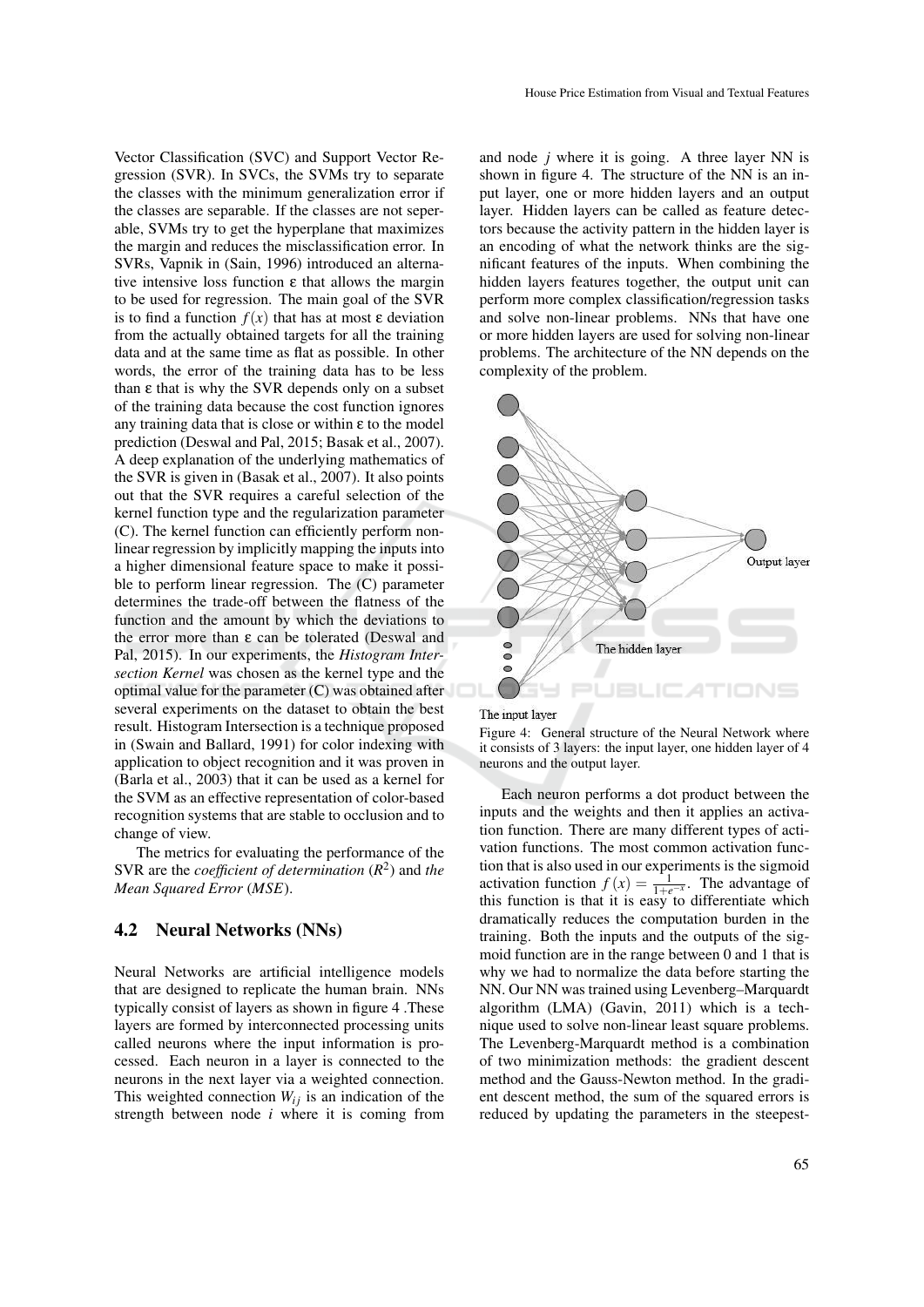descent direction. In the Gauss-Newton method, the sum of the squared errors is reduced by assuming the least squares function is locally quadratic, and finding the minimum of the quadratic. The Levenberg-Marquardt method acts more like a gradient-descent method when the parameters are far from their optimal value, and acts more like the Gauss-Newton method when the parameters are close to their optimal value. We used *coefficient of determination* (*R* 2 ) and *the Mean Squared Error* (*MSE*) for evaluating the performance of the NN on our dataset and to compare the results with the (Lichman, 2013) housing dataset

### 4.3 Performance Evaluation

#### 4.3.1 Mean Square Error

Mean Square Error is a measure for how close the estimation is relative to the actual data. It measures the average of the square of the errors deviation of the estimated values with respect to the actual values. It is measured by:

$$
\text{MSE} = \frac{1}{n} \sum_{i=1}^{n} (\hat{y} - y)^2 \tag{2}
$$

where  $\hat{y}$  is the estimated value from the regression and *y* is the actual value. The lower the MSE, the better the estimation model.

### 4.3.2 The Coefficient of Determination *R* 2

The coefficient of determination is a measure of the closeness of the predicted model relative to the actual model. It is calculated a set of various errors:

$$
SSE = \sum_{i=1}^{n} (\hat{y}_i - y_i)^2
$$
 (3)

$$
SST = \sum_{i=1}^{n} (\bar{y} - y_i)^2
$$
 (4)

*SSE* is the Sum of Squares of Error and *SST* is the Sum of Squares Total. The R-squared value is calculated by:

$$
R^2 = 1 - \frac{SSE}{SST} \tag{5}
$$

The value of  $R^2$  ranges between 0 and 1, the higher the value, the more accurate the estimation model.

# 5 EXPERIMENTS AND RESULTS

In this section, we will describe the experiments we have done in both estimation models: SVR and NN and compare the NN with the (Lichman, 2013) Housing dataset.

### 5.1 SVR Experiments

In the SVR model, 428 houses were used for training which is 80% of the dataset and 107 houses were used for testing which is 20% of the dataset. The SVR was trained and tested on different number of the extracted SURF features each time to find the relationship between the number of features and the accuracy of the estimation model. 16 different cases were tested starting with training and testing with the textual attributes only with no visual features and moving forward to extracting more SURF features up to 15. In our experiments, the Histogram Intersection Kernel was chosen as the kernel type and the optimal value for the parameter (C) was obtained after several experiments on the dataset to obtain the best result. Figures 6 and 7 in section 5.2 show that performance of the SVR increases with adding more visual features till it reaches 9 visual features where the model achieves the lowest *MSE* value of 0.0037665 and the highest *R*−*Value* of 0.78602. Then, the SVR performance started to deteriorate gradually after reaching its highest point at 9 features.

### 5.2 Neural Networks Experiments

As shown in figure 4, we adopted a fully connected architecture with one 4-units hidden layer. The problem was expected to be non-linear that is why the networks has hidden layers. The number of hidden nodes was chosen to be somewhere between the number of input nodes and output nodes and by trying different number of neurons in the hidden layer, it was proven that having 4 neurons is the optimal architecture. Our neurons had sigmoid activation function and trained with the Levenberg Marquardt variation of the error-back-propagation technique. This architecture produced the best results during our experiments. We divided our dataset into three pieces: 70% for training, 15% for validation, and 15% for testing. To avoid over-fitting, we have stopped the training after 5 epochs, a measure of the number of times all of the training vectors are used once to update the weights, because the validation error started to increase. Figure 5 shows the performance of the Network highlighting the training, validation and test MSEs and when the training process was stopped to avoid over-fitting.

Figures 6 and 7 show that combining 4 SURF features with the textual attributes results in achieving the highest *R*−*Value* of 0.95053 and the least *MSE* of 0.000959. In the NN model, the *MSE* starts very high with no visual features and with increasing the visual features, the *MSE* starts to decrease till it reaches its minimum value at 4 features, and then it gradu-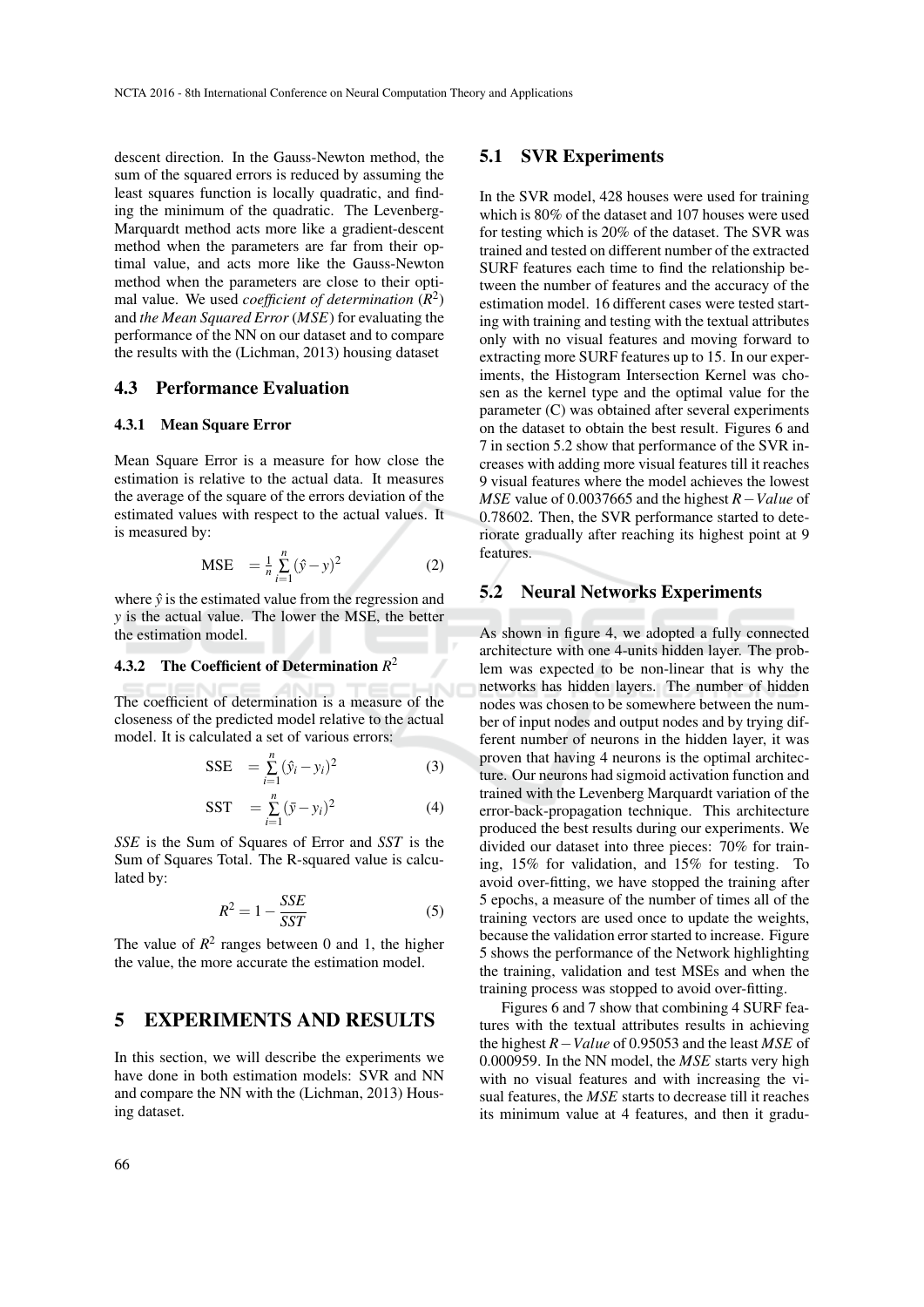

Figure 5: Performance graph shows the *MSE* of the network per epoch on training, validation and testing sets.



Figure 6: The relationship between the number of features and the MSE in the NN model and the SVR model.

ally starts to increase till 16. Figure 6 shows that the NN outperforms the SVR model by achieving a lower *MSE* by 76.02%. Also, figure 7 shows that the NN achieved a higher *R*−*Value* by 21.05% than the SVR. Also figure 8 shows that the regression line produced by the NN is more accurate because the estimated values are much closer to the actual data.

# 5.3 Our NN Model on (Lichman, 2013) Housing Dataset

To rule out data dependency, we have tested our model on the (Lichman, 2013) benchmark housing dataset that has 506 houses, each with 13 textual attributes such as average number of rooms per dwelling, age of the house, full-value property tax, etc. We compared our results with (Khamis and Kamarudin, 2014) model that used NN to estimate the



Figure 7: The relationship between the number of features and the R-Value in the NN model and the SVR model.



Figure 8: The regression line for the SVR and the NN.

house price based on textual features only. We replicated their model to be able to compare the results of both training and testing instead of the training only which was reported in the paper. We compared the *MSE* and  $R - Value$  in both training and testing and our model outperforms their model. Average prices were used while calculating the *MSE* to compare the results with (Lichman, 2013) model that is why the *MSE* values are larger than the values reported on our dataset.

The results tabulated in table 2 show that our model achieves an *MSE* of  $9.708 \times 10^6$  and *R*−*Value* of 0.9348 on the testing set which is better that Bin Khamis's model that achieves an *MSE* of  $1.713 \times 10^9$ and R-Value of 0.87392. Our model achieves a lower *MSE* on the training set by 99.54% and on the testing set by 99.43%. It also achieves a higher *R*−*Value* by